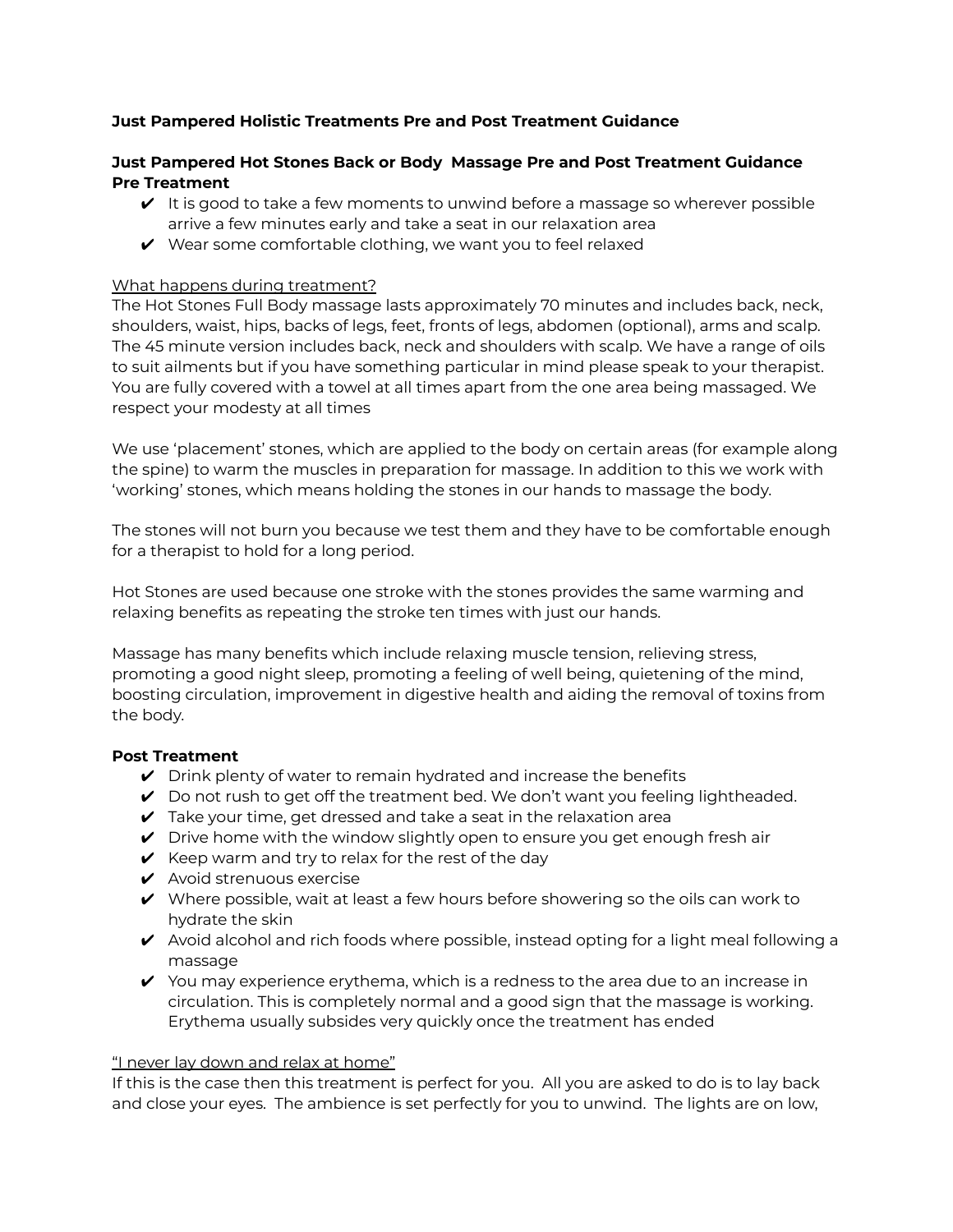the bed is warmed, the room is warm and soft music is playing in the background. You are sure to relax in this tranquil room during the massage.

### **Just Pampered Head Massage Pre and Post Treatment Guidance Pre Treatment**

- $\vee$  It is good to take a few moments to unwind before a massage so wherever possible arrive a few minutes early and take a seat in our relaxation area
- $\vee$  Wear some comfortable clothing, we want you to feel relaxed
- $\blacktriangleright$  Avoid washing your hair before a treatment, we don't mind if it's not completely clean and we're going to mess it up anyway

# What happens during treatment?

We offer two kinds of head massage; the Relaxing Shoulder and Scalp (laying down on the couch similar to a facial) and the Seated Indian Head (seated in line with the Indian tradition). Both are 30 minutes and the same price.

Although both treatments work the same areas, the relaxing (laying) focuses more on the neck, shoulders and scalp. The Indian (seated) focuses more on the upper back, upper arms and scalp. It is complete personal preference as to which one you should book for. Some people can't imagine sitting for a treatment would be relaxing, but are pleasantly surprised when they have it and others prefer to lay down flat. If you ever get the opportunity to try both (not on the same day), we would recommend it because each experience is very different.

With either method your comfort is a priority and we keep you warm and cosy throughout. We have a range of oils to suit ailments but if you have something particular in mind please speak to your therapist.

Head massage has many benefits which include relaxing muscle tension, relieving stress, promoting a good night sleep, boosting circulation, soothing for the eye muscles, conditioning the hair and scalp, improving headaches and restoring balance in the body.

# **Post Treatment**

- $\vee$  Drink plenty of water to remain hydrated and increase the benefits
- $\vee$  Do not rush after the treatment, we don't want you feeling lightheaded.
- $\triangleright$  Take your time, get dressed and take a seat in the relaxation area
- $\vee$  Drive home with the window slightly open to ensure you get enough fresh air
- $\vee$  Keep warm and try to relax for the rest of the day
- $\boldsymbol{\checkmark}$  Avoid strenuous exercise
- $\vee$  Where possible, wait at least a few hours before showering so the oils can work to hydrate the skin and scalp.
- $\vee$  Before showering, apply shampoo to your dry hair to allow it to soak up the oil. Oil and water don't mix very well, so if you wet your hair in the shower first you may find the oils remain in the hair and it appears greasy. Shampooing first ensures the oil is properly removed and your hair will look and feel soft and radiant
- $\triangledown$  Avoid alcohol and rich foods where possible, instead opting for a light meal following a massage
- $\vee$  You may experience erythema, which is a redness to the area due to an increase in circulation. This is completely normal and a good sign that the massage is working. Erythema usually subsides very quickly once the treatment has ended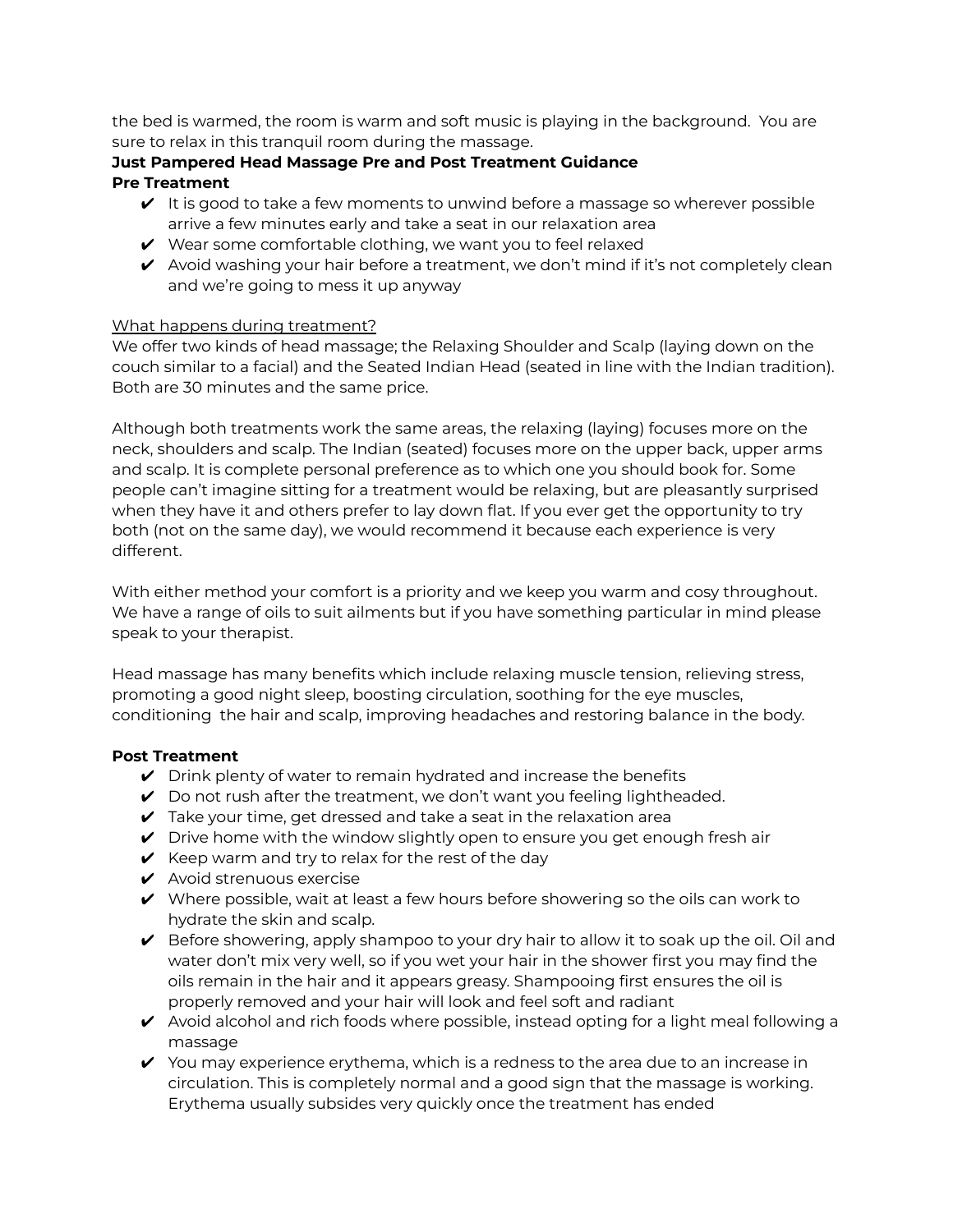# What if I don't want oils in my hair?

If you do not wish to have oils applied to your hair, we can offer a conditioner or mud pack instead, or carry out the massage with clean, dry hands. The oils are hydrating and conditioning for the scalp but we understand not everyone would enjoy them, If you have the opportunity to have the oils and go straight home afterwards, we do highly recommend them.

### **Reflexology Pre and Post Treatment Guidance Pre Treatment**

- $\vee$  It is good to take a few moments to unwind before a massage so wherever possible arrive a few minutes early and take a seat in our relaxation area
- $\vee$  Wear some comfortable clothing, we want you to feel relaxed

# What happens during treatment?

The treatment is carried out on the couch in a semi reclined position, with your ankles and knees supported. Reflexology applies pressure point therapy to the feet to help the body restore an equilibrium from imbalances. Throughout the treatment we may find an area of discomfort or varying textures, in which case we will make a note to discuss at the end.

You are welcome to ask questions throughout the treatment, or simply relax and enjoy the treatment, saving any questions for the end. We really don't mind either way.

The treatment itself includes some relaxation stretches, followed by a routine on each foot which covers the 'whole body' on the foot map, a recap over any problem areas and areas of concern and finally a foot massage to finish.

# **Post Treatment**

- $\triangledown$  Drink plenty of water to remain hydrated and help flush out the toxins
- $\vee$  Do not rush to get off the treatment bed. We don't want you feeling lightheaded.
- $\vee$  Take your time, get dressed and take a seat in the relaxation area
- $\vee$  Drive home with the window slightly open to ensure you get enough fresh air
- $\vee$  Keep warm and try to relax for the rest of the day
- $\checkmark$  Avoid strenuous exercise and where possible avoid being faced with stress for the remainder of the day
- $\triangledown$  Avoid alcohol and rich foods where possible, instead opting for a light meal following a massage
- $\vee$  It is possible you will feel sleepy or have a slight headache as the body works hard to find a balance. This is known as the healing crisis, where the body has to react in order to heal and you may feel some negative symptoms temporarily. Overall this is a great sign that the treatment is working.

# "How will I feel after treatment?"

This completely depends on what is going on within your body and how many ailments you are suffering from. It is possible if the body is particularly unbalanced that you may feel lethargic, slightly nauseous or even tearful at first. This will be a very temporary side effect, a way for the body to eliminate toxins and negativity. Overall, you should feel a general feeling of wellbeing and relaxation.